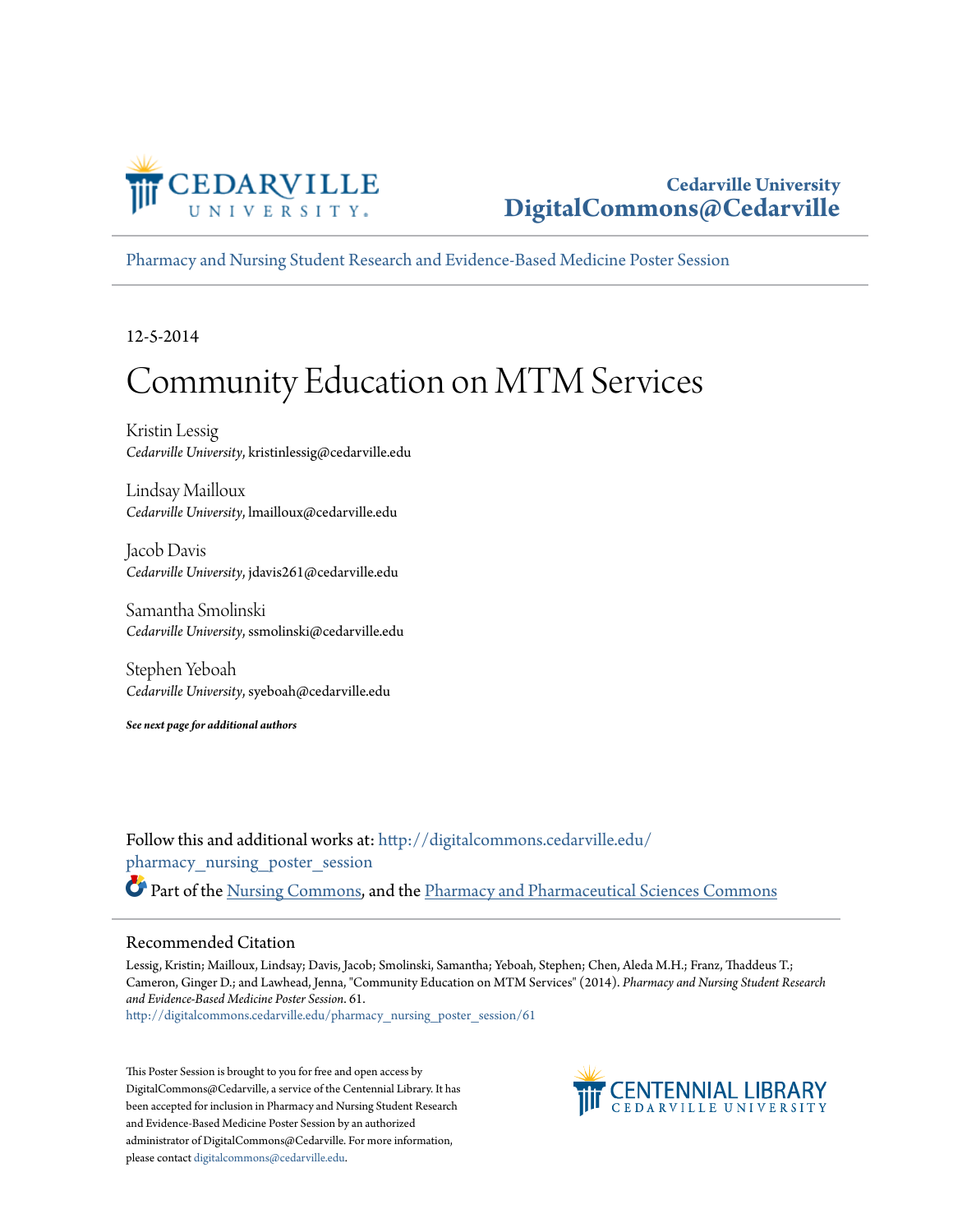#### **Authors**

Kristin Lessig, Lindsay Mailloux, Jacob Davis, Samantha Smolinski, Stephen Yeboah, Aleda M.H. Chen, Thaddeus T. Franz, Ginger D. Cameron, and Jenna Lawhead